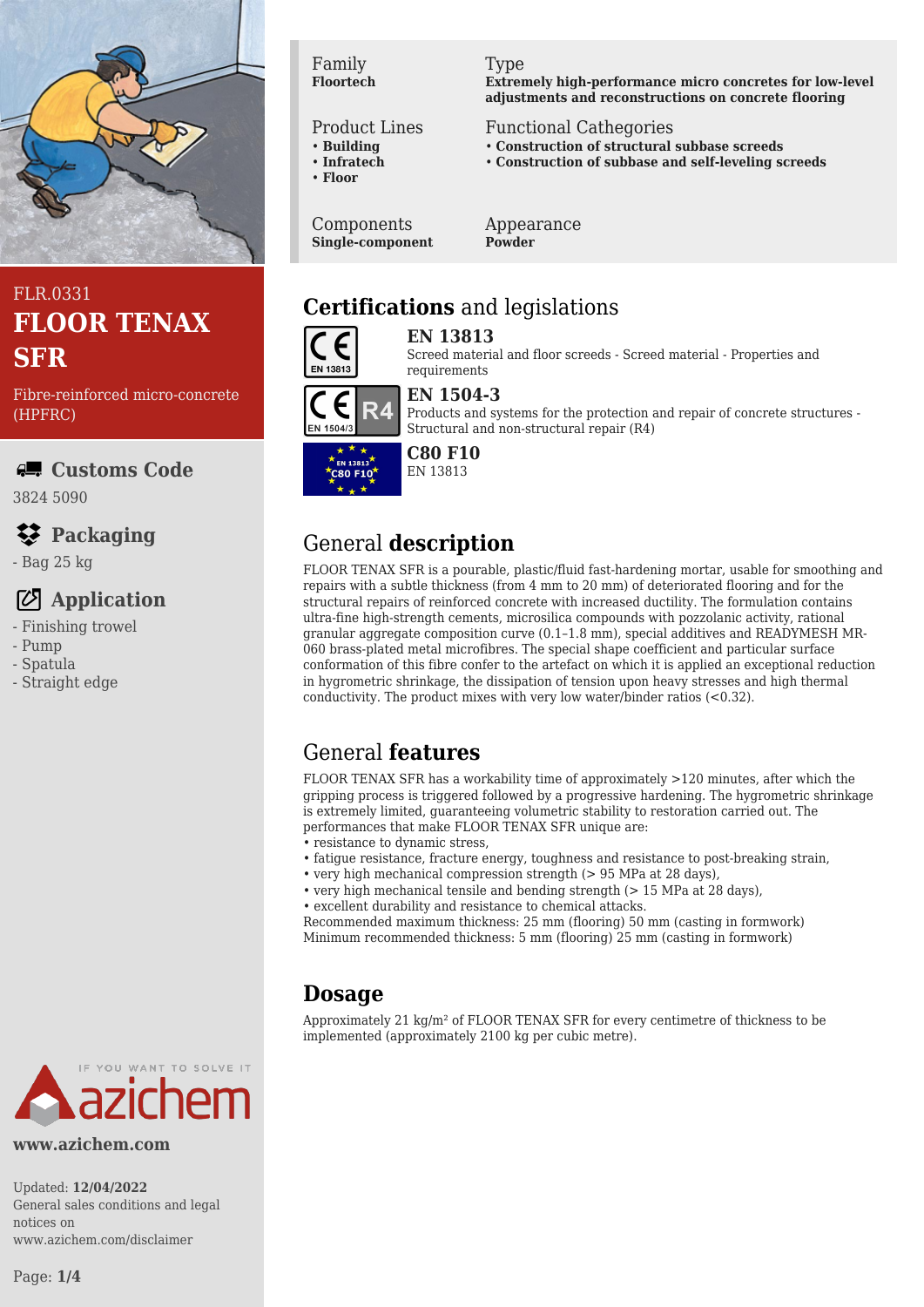# Fields of **application**

FLOOR TENAX SFR is used in in structural reinforcements and repair of deteriorated floorings with limited thickness (typical applications in the range  $8 - 20$  mm), characterised by high performance in terms of deformation, resistance and anti-cracking resistance. The main application fields are: • repair of industrial concrete floors with walkability allowed after approximately 24 hours from casting and drive over allowed after 48-72 hours depending on the temperature at the time of application • repair of joints in industrial flooring; • laying and fixing of manhole covers; • reinforcement of floors with the low thickness estradossal hood technique; • any kind of structural repair and restoration performed with casting within formwork such as for example the cladding of pilates and beams; in this case the maximum recommended thickness can be up to 40-50 mm (for higher thicknesses we recommend the addition of GHIAIETTO 6.10 with addition percentages that can vary from 20 to 40%; in these cases ask our service technical advice on the correct addition percentages). • regularization of radiant flooring substrates with coatings starting from 5 mm thick (recommended thickness from 5 to 10 mm), characterized by high values of thermal conductivity and reduction of shrinkage.

# Basic **features**

Max. recommended thickness: *25 mm*

Mix with water: (Ϭ៸ *11 - 12.5 %*

케

Temperature of use: *+5 / +30 °C*





*12 months*



Available **colours** Gray

# **Technical** specifications

| Resistenza a compressione dopo 24 ore (UNI EN 1015-11): $>$ 35 N/mm <sup>2</sup> |  |
|----------------------------------------------------------------------------------|--|
| Bonding force (UNI EN 1015-12): $> 2.5$ N/mm <sup>2</sup>                        |  |
| Breaking load longitudinal: 5.5 N/mm <sup>2</sup>                                |  |
| Capillary absorption (UNI EN 13057): 0.38 kg·h^0.5/m <sup>2</sup>                |  |
| Compressive strength after 12 hours (UNI EN 1015-11): 8 N/mm <sup>2</sup>        |  |
| Compressive strength after 28 days (UNI EN 1015-11): $> 95$ N/mm <sup>2</sup>    |  |
| Density (UNI EN 1015-6): 2270 kg/m <sup>3</sup>                                  |  |
| Flexural strength after 28 days (UNI EN 1015-11): $> 15$ N/mm <sup>2</sup>       |  |
| Flexural strength at 01 day (UNI EN 1015-1): $> 9$ N/mm <sup>2</sup>             |  |
| Static elastic modulus (EN 13412): 35000 N/mm <sup>2</sup>                       |  |
| Thermal conductivity: 2.3 W/m*K                                                  |  |
| Wear resistance (UNI EN 13892-3): $0.8 \text{ cm}^3$ /50cm <sup>2</sup>          |  |

### Tools **cleansing Applicable** on

• Water • Concrete • Concrete • Concrete • Concrete • Concrete • Concrete • Concrete • Concrete • Concrete • Concrete • Concrete • Concrete • Concrete • Concrete • Concrete • Concrete • Concrete • Concrete • Concrete • Con

• Bricks

### Substrate **preparation**

Application surfaces must be clean, free of dust, contamination, crumbling, inconsistencies, etc., and adequately saturated-surface-dry with water.



#### **www.azichem.com**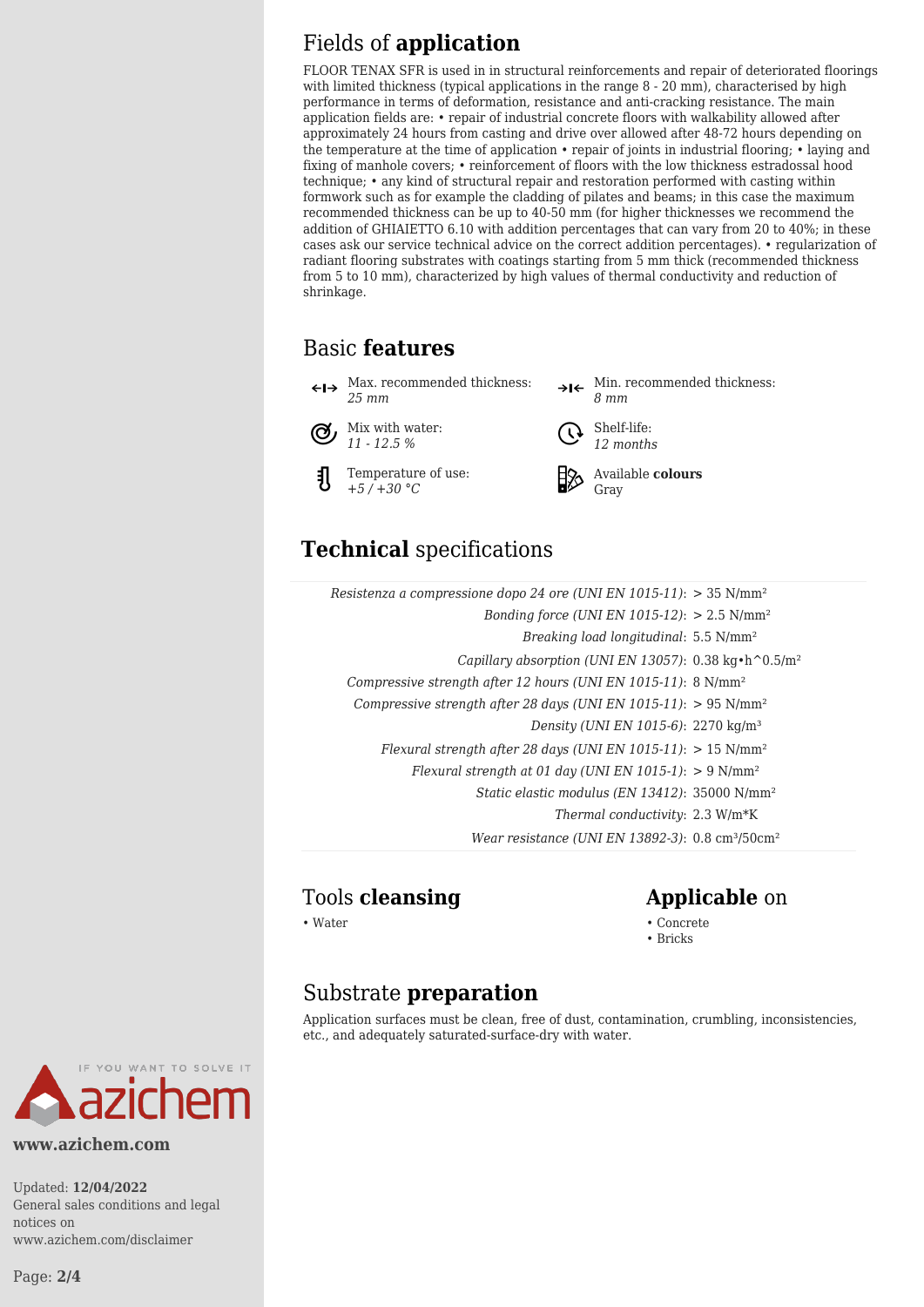### **Instructions** for use

• The support must be prepared by mechanical scarification or hydro-scarification for a depth of not less than 6 mm. The scarification of the support is an absolutely necessary operation to ensure sufficient grip of the coating applied. In the case of localized patches or repairs, cut the contours at right angles with an angle grinder.

• The support must not have traces of oils, greases, detergents.

• The support must be in good condition, clean, course, without crumbling parts or dust (suction of all dust and debris with an adequately equipped vacuum system). Wash the surface with pressurized water. Saturate the support with water before applying and eliminate any excess water on the surface.

• Application temperature: 5°C to 30°C.

• We strongly recommend the use of a vertical axis mixer with planetary or double horizontal helical movement, both for effective mixing of fibre-reinforced reinforcement and for optimal performance of site operations.

• MIXING: mix the entire contents of the bag with potable water in the measure of 11% - 12.5% referred to the total weight of the mortar (about 2.75 - 3.13 lt per 25 kg bag) creating a homogeneous mixture. Mixing time: approximately 4 minutes with high-efficiency mixer. • In the case of large thicknesses (e.g.: manhole repairs) use compaction with a vibrating

needle or tamp it down in a very intense way. • Level the surface with a vibrating screed on the prepared templates.

• The surface must be protected after application by polyethylene sheets or anti-evaporation treatments. The latter should be sprayed on the restored surface as soon as the hardening phase begins (provide anti-evaporation treatments only if no other protective or aestheticprotective applications are planned above: contact our technical service for advice on the most indicated surface protection methods and on the type of product that can be used as a curing compound).

In the case of thicknesses exceeding 20 mm, FLOOR TENAX SFR must be laid out, supported and floated on a suitable sub-base only with appropriate measures to ensure the structural adhesion and anchoring to the support itself. The methods of anchorage suggested include: laying with a special epoxy resin for structural construction joints (SYNTECH RGS or

SYNTECH PAVISHEER); or positioning a galvanized steel net with 5x5 cm mesh and 2 mm wire, which is spaced from the support plane of half the expected thickness of FLOOR TENAX SFR and anchored to the same by "L"-shaped connectors fixed in holes resinated with SYNTECH PROFIX or fixed by nailing with "nail guns".

Provide a cover with wet TNT and waterproof sheet as soon as the surfaces are walkable and keep the surfaces covered for at least 48 hours.

It is always important to carry out preliminary tests to check the appropriateness of the product, depending on specific requirements. It is recommended to treat carefully the curing of the shotcrete for a few days, through continuous flushing of water or covering the same with a length of cloth made of polyethylene (winter period) or awning in non-woven fabric impregnated with water (spring/summer).

### **Storage** and preservation

Store the product in its original packing, in a fresh and dry environment, avoiding frost and direct sunlight. Inadequate storage of the product may result in a loss of rheological performance. Protect from humidity.





**www.azichem.com**